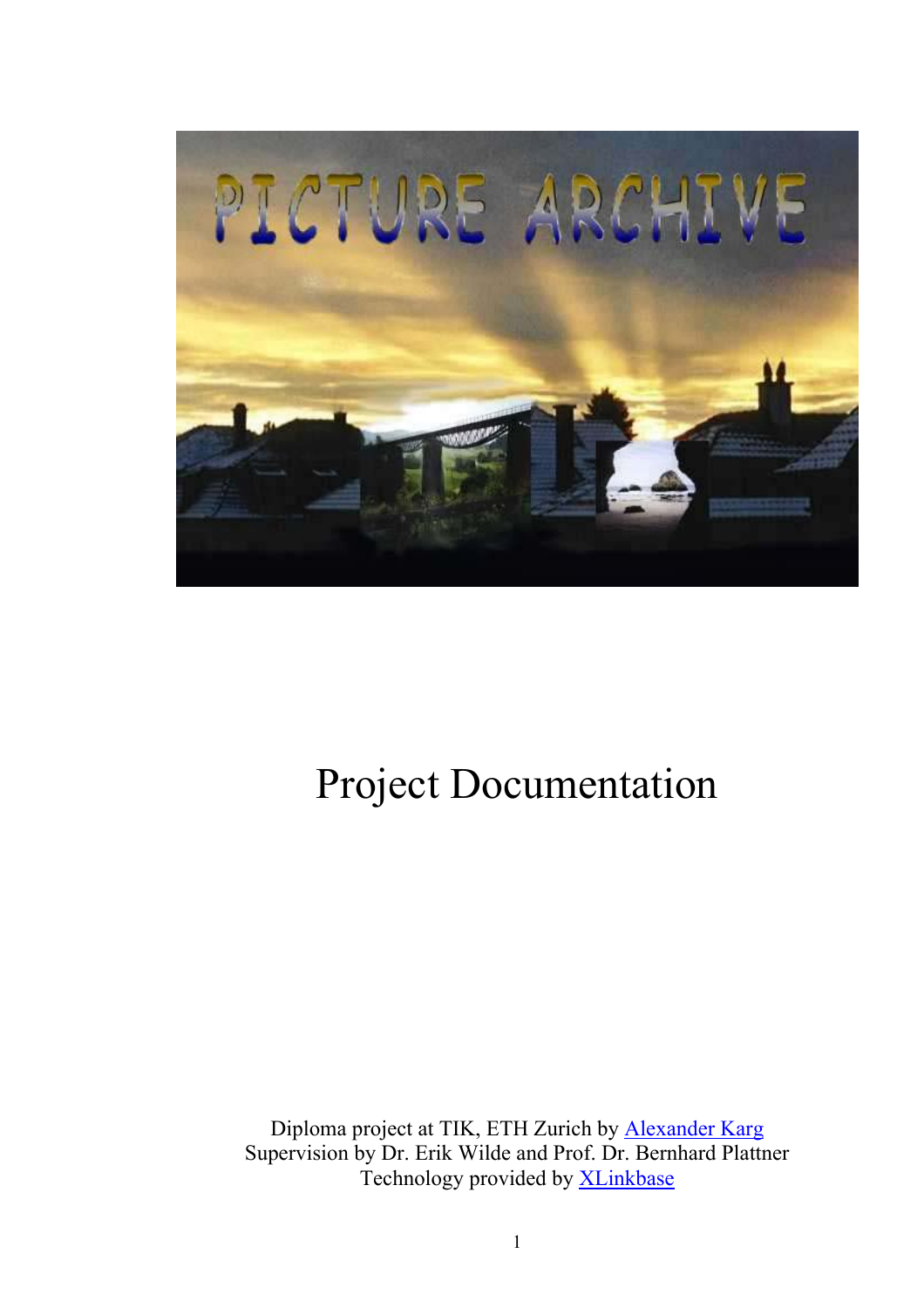# <span id="page-1-0"></span>Index

| 11             |  |  |  |  |  |
|----------------|--|--|--|--|--|
| 12             |  |  |  |  |  |
| $\overline{2}$ |  |  |  |  |  |
| 2.1            |  |  |  |  |  |
| 22             |  |  |  |  |  |
| 2.3            |  |  |  |  |  |
| 3 <sup>7</sup> |  |  |  |  |  |
| 3.1            |  |  |  |  |  |
| 3.2            |  |  |  |  |  |
| 3.3            |  |  |  |  |  |
| 3.4            |  |  |  |  |  |
| 3.5            |  |  |  |  |  |
| 3.6            |  |  |  |  |  |
| 37             |  |  |  |  |  |
| 3.8            |  |  |  |  |  |
|                |  |  |  |  |  |
| 4.1            |  |  |  |  |  |
| 4.2            |  |  |  |  |  |
|                |  |  |  |  |  |
|                |  |  |  |  |  |
|                |  |  |  |  |  |
|                |  |  |  |  |  |

This domcument is written for 'Picture Archive' ver.0.2.<br>Revision  $0$  of this document, August 18, 2001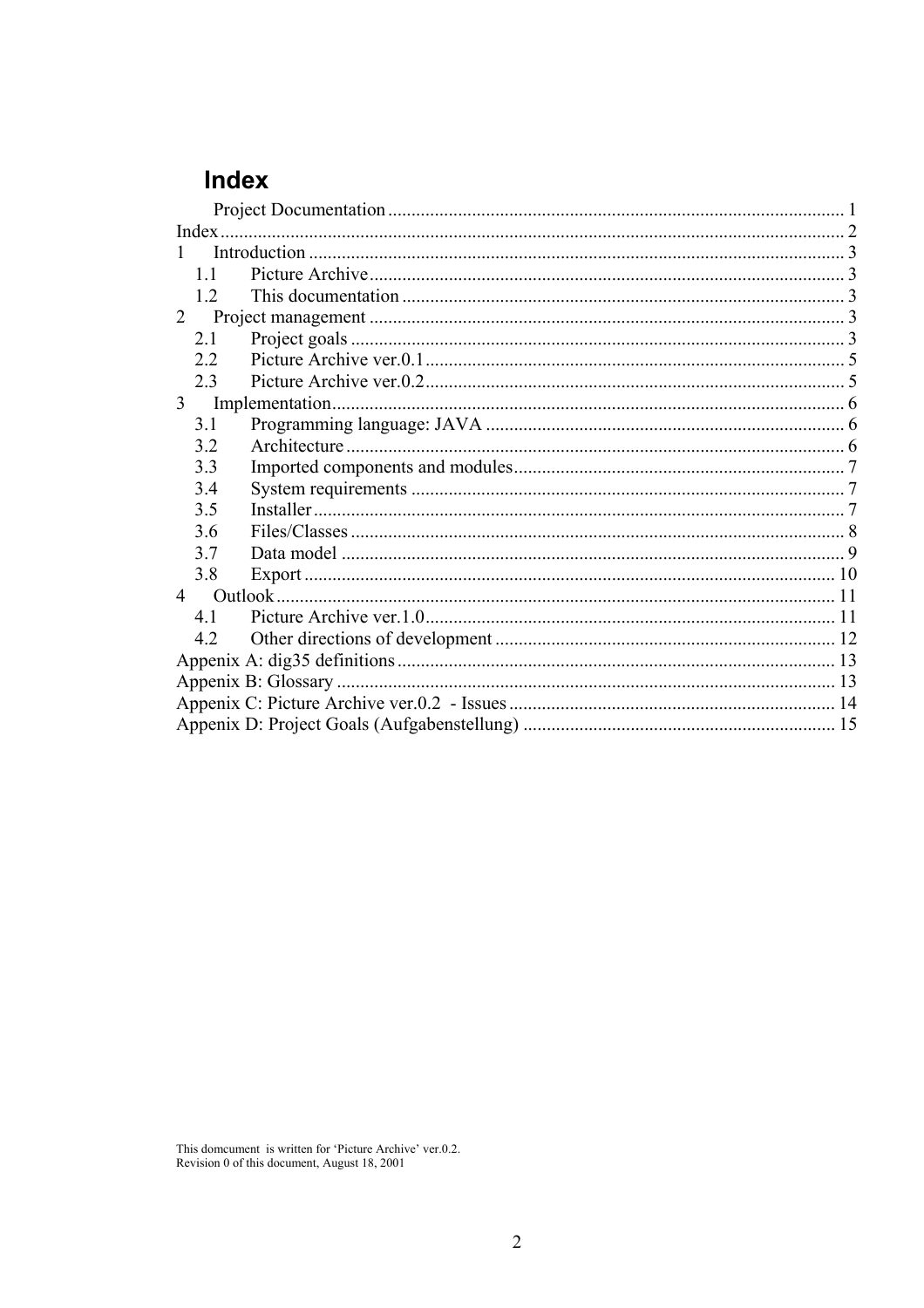# <span id="page-2-0"></span>**1 Introduction**

#### *1.1 Picture Archive*

'Picture Archive' is a program for cataloging, browsing and managing your image files. 'Picture Archive' offers a specialised data model for image files, which enables to manage an extraordinary depth of metadata, i.e. information about your pictures. It offers an 'export to HTML' function, so you can share your photos with others.

*Notes on the latest Picture Archive ver.0.2:* 

*If you experience any problems when starting the program by executing PICARC.EXE, do run PICARC.BAT instead. Make sure you have installed the necessary JRE (1.3.1 or later) installed, before running PICARC.BAT.* 

#### *1.2 This documentation*

This project documentation describes the process how the 'Picture Archive' program has been designed, gives an overview of the software architecture and an outlook of applications that go beyond the implementation scope of this diploma project. For information on how to use the 'Picture Archive' GUI please see the 'Picture Archive, User Guide'.

This documentation does not give any implementation details, it is therefore not suited to give anyone the information required to expand, modify or debug the program code.

## **2 Project management**

### *2.1 Project goals*

The formal project goals ('Aufgabenstellung') can be found in " [Appenix](#page-14-1) D: Project Goals [\(Aufgabenstellung\)](#page-14-1)".

Ongoing from the formal goals the following goals have been listed and prioritised:

**Basic Functions** (priority: 1, 1.Phase)

- GUI, with following properties sorted in order of relevance:

- Edit, Add, Delete Topics, Relations from XLB db.
- Fast to Use (for accustomed users), click count, templates
- Ease of Use (for novice users)
- Stability
- Performance
- design and implement regarding the further phases
- English language version
- auto thumbnails
- jpeg image format supported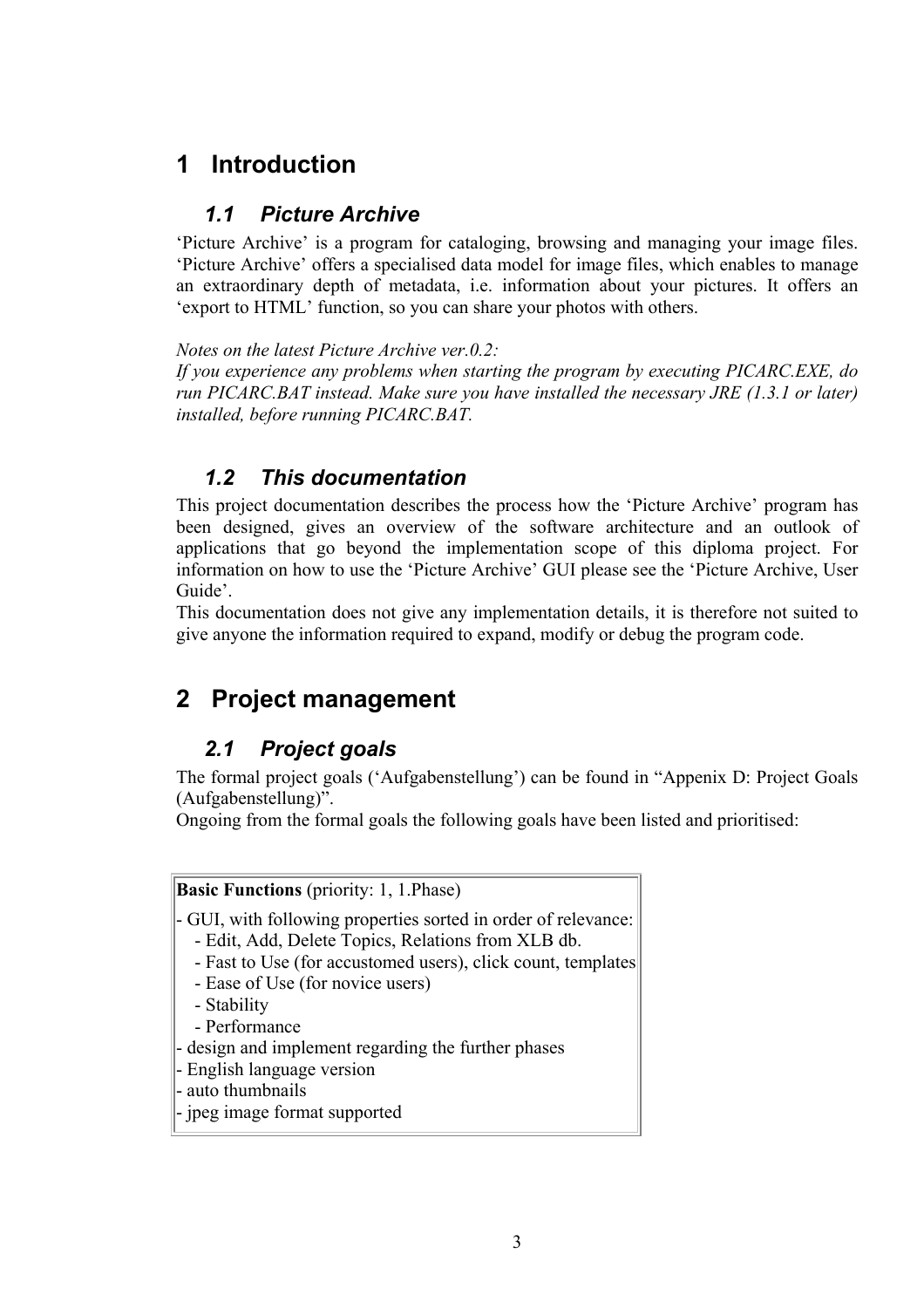#### **Extended Functions** (2. Phase)

- Priority: 2

- gif image format support
- queries
- support text files as external resources
- support html files as external resources
- search function within Java Application
- file and directory management functions
- customisable layout for html output
- image properties auto detection
- i18n: German language version
- Installer for Win32

#### Priority: 3

- customisable java interface
- all common image formats
- Slideshow (Java and/or HTML)
- Camera and Scanner Acquisition
- customisable sorting for GUI and/or output
- Tutorial
- usability test with novice users
- minimal configuration tests
- performance tests
- reliability tests
- browsing/selection of images/text files on hard drive
- browsing/selection of images/text files from www
- import for misc. other picture management tools

#### - Unprioritized

- Multiple Image Windows
- Zoom, with 'Shrink to Fit' and 'Stretch to Fit'
- templates
- import for Kodak photo cd
- search/index for time data
- html preview in application
- GUI according to Sun Java GUI guidelines
- Java Code according to Sun Java Coding guidelines
- Installer for Solaris Unix
- Installer for Mac

Functions of priority 1, are defined to be basic functions and are considered as minimal requirement for the program. Therefore it has been decided to split the project into two phases. In the first phase all basic functions got implemented and tested. In the second phase, which was planned to last until 26 July 2001 as many as possible of the remaining functions got implemented.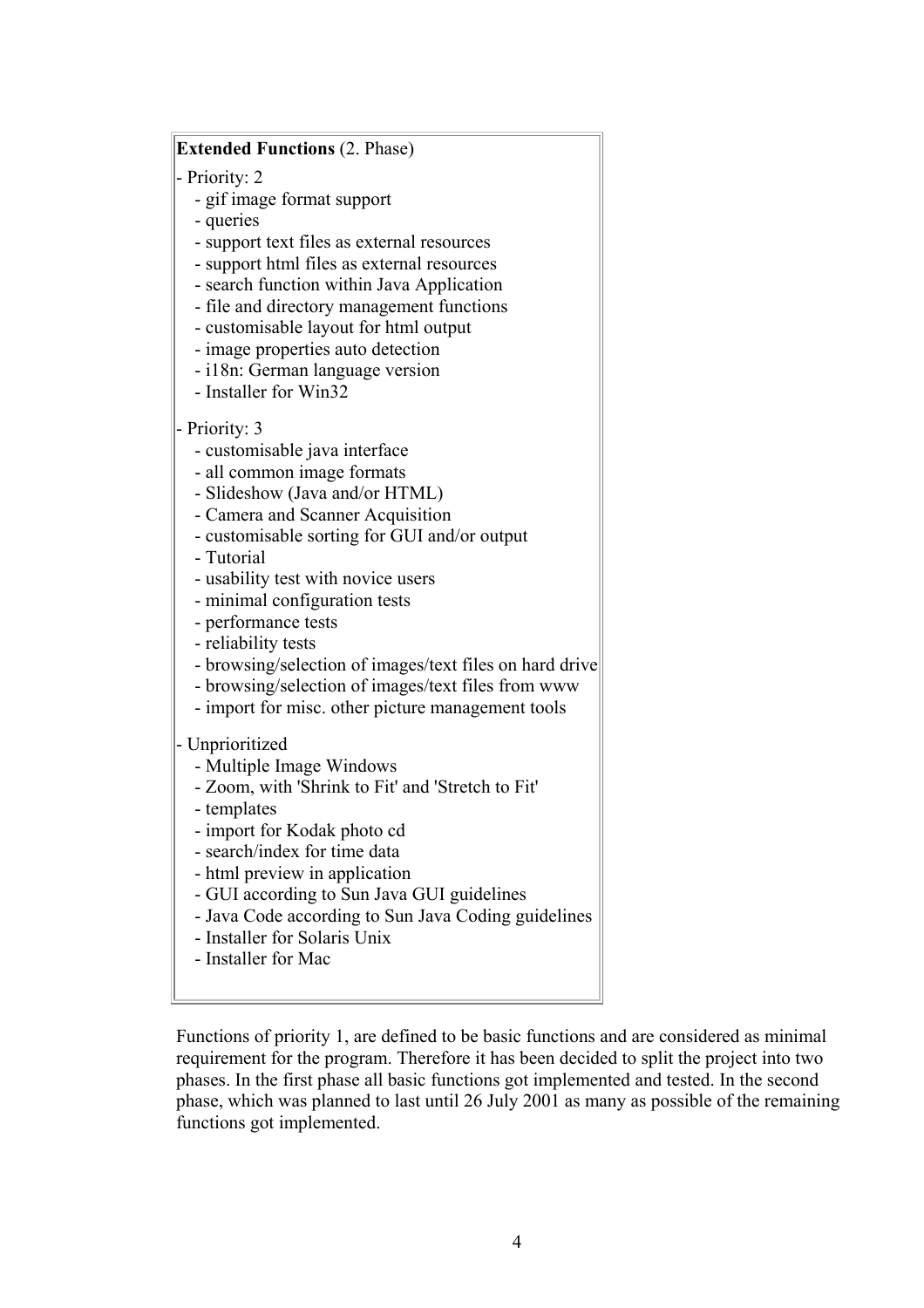<span id="page-4-0"></span>The following task and dates have been defined:

| <b>Task</b>                               | <b>Duration</b> (days) | <b>Start</b>    | End                       |  |
|-------------------------------------------|------------------------|-----------------|---------------------------|--|
| <b>Phase 1: Basic Functions</b>           |                        |                 | Do 26.04.01 Mo 18.06.01   |  |
| Analysis, Planning, Design Java Classes   |                        | 14 Do 26.04.01  | Fr $11.05.01$             |  |
| Implementation Java GUI, Java Classes     |                        | 22 Mo 14.05.01  | Di $05.06.01$             |  |
| Modifications XSLT für HTML output        |                        | 10 Mo 14.05.01  | Fr 25.05.01               |  |
| Unit Test, Modifications                  |                        |                 | 9 Mi 06.06.01 Mo 18.06.01 |  |
|                                           |                        |                 |                           |  |
| <b>Phase 2: Extended Functions</b>        |                        |                 | Di 19.06.01 Do 26.07.01   |  |
| Analysis, Planing, Design, Implementation | 21                     | Di $19.06.01$   | Di 17.07.01               |  |
| <b>Unit Test</b>                          |                        |                 | Mi 18.07.01 Do 26.07.01   |  |
|                                           |                        |                 |                           |  |
| <b>System Test</b>                        |                        | $5$ Mo 06.08.01 | Fr $10.08.01$             |  |
| Documentation                             |                        |                 | 6 Mo 06.08.01 Mo 13.08.01 |  |
| <b>Final Touch</b>                        | $4\parallel$           | Di $14.08.01$   | Fr $17.08.01$             |  |
|                                           |                        |                 |                           |  |
| Reserve                                   | 6                      | Fr 27.07.01     | Fr $03.08.01$             |  |

### *2.2 Picture Archive ver.0.1*

The first version Picture Archive 0.1 has been built on June 19<sup>th</sup> 2001. It included all goals of priority 1.

### *2.3 Picture Archive ver.0.2*

The version 0.2 of Picture Archive has been built on August  $13<sup>th</sup>$  2001. The following functions have been added since ver.0.1 (all first priority functions):

- Support for gif format
- Query function
- Installer for Win32
- Thread for thumbnail loading
- 'Shrink to Fit'
- Templates -> series
- Thumbnail caching

More implemented features and enhancements are listed in " [Appenix](#page-13-1) C: Picture Archive ver. $0.2$  - Issues".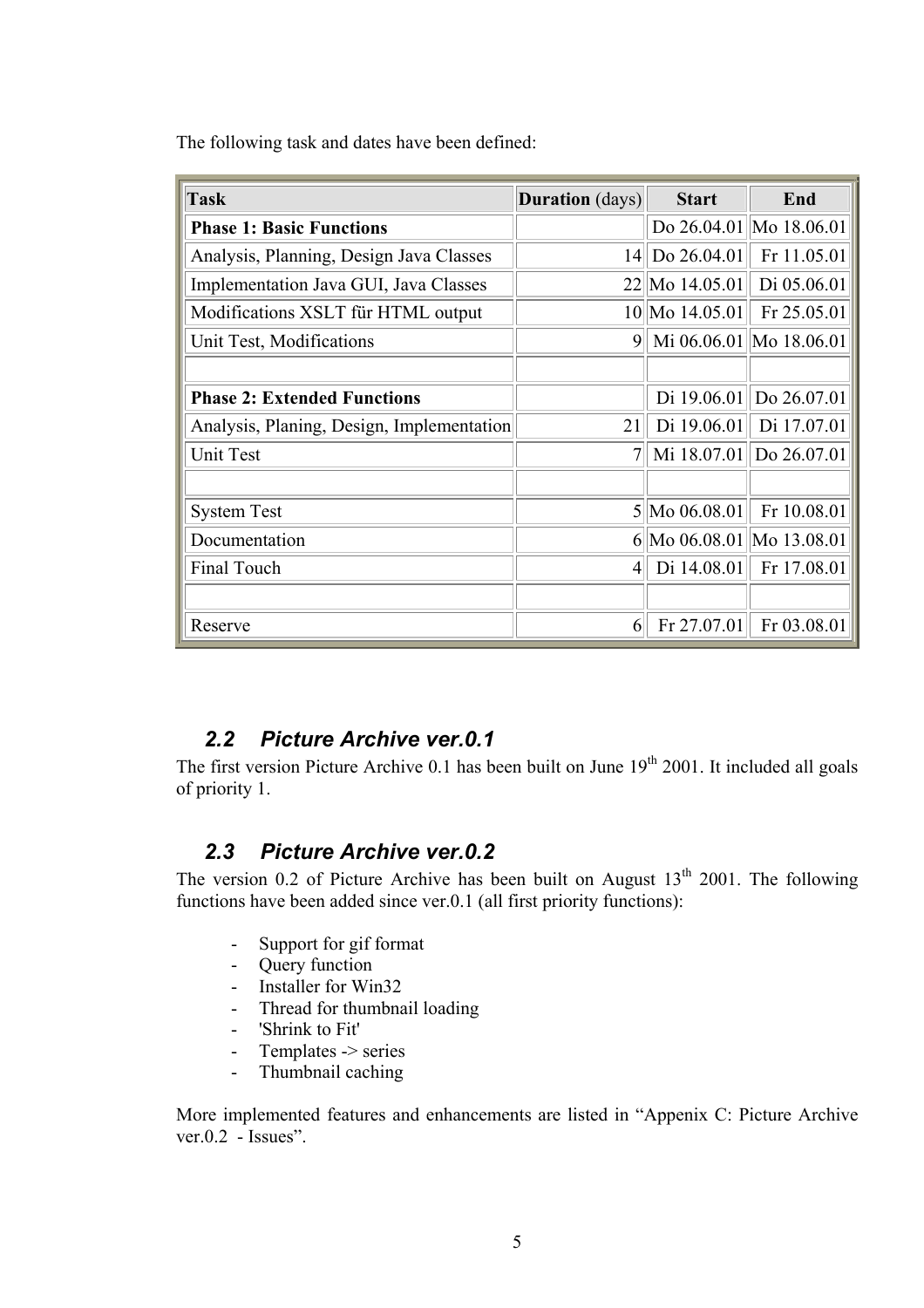## <span id="page-5-0"></span>**3 Implementation**

### *3.1 Programming language: JAVA*

Java has been chosen as Programming Language for the following reasons:

- Platform independency
- Support for XML, XSLT, XPATH
- General good availability for external modules to import
- Java is well extensible through object orientation, and therefore well suited for the programming method, that has been used in the 2. phase

### *3.2 Architecture*

The applications main task is to administrate metadata. This means the data, e.g. the images, are not part of the application, but are considered to be external resources anywhere on the net or on the local hard disk.

The application is logically split into three layers:



All three layers are implemented in Java.

All user interaction is handled by the Swing GUI layer. The GUI layer loads the images from the external location to show them on the screen. All manipulations or requests on the metadata have to be done through the LogicDataServer.

The LogicDataServer layer knows the data model and offers a bundle of functions to the GUI layer, such as 'Give me all topics that are in XY-relation to the YZ-topic!'. This layers does caching of metadata and of thumbnails.

The DBConnector is responsible for low level database connection, in this case for read and write actions to the Link-Database file.

The Link-Database is a single XML file.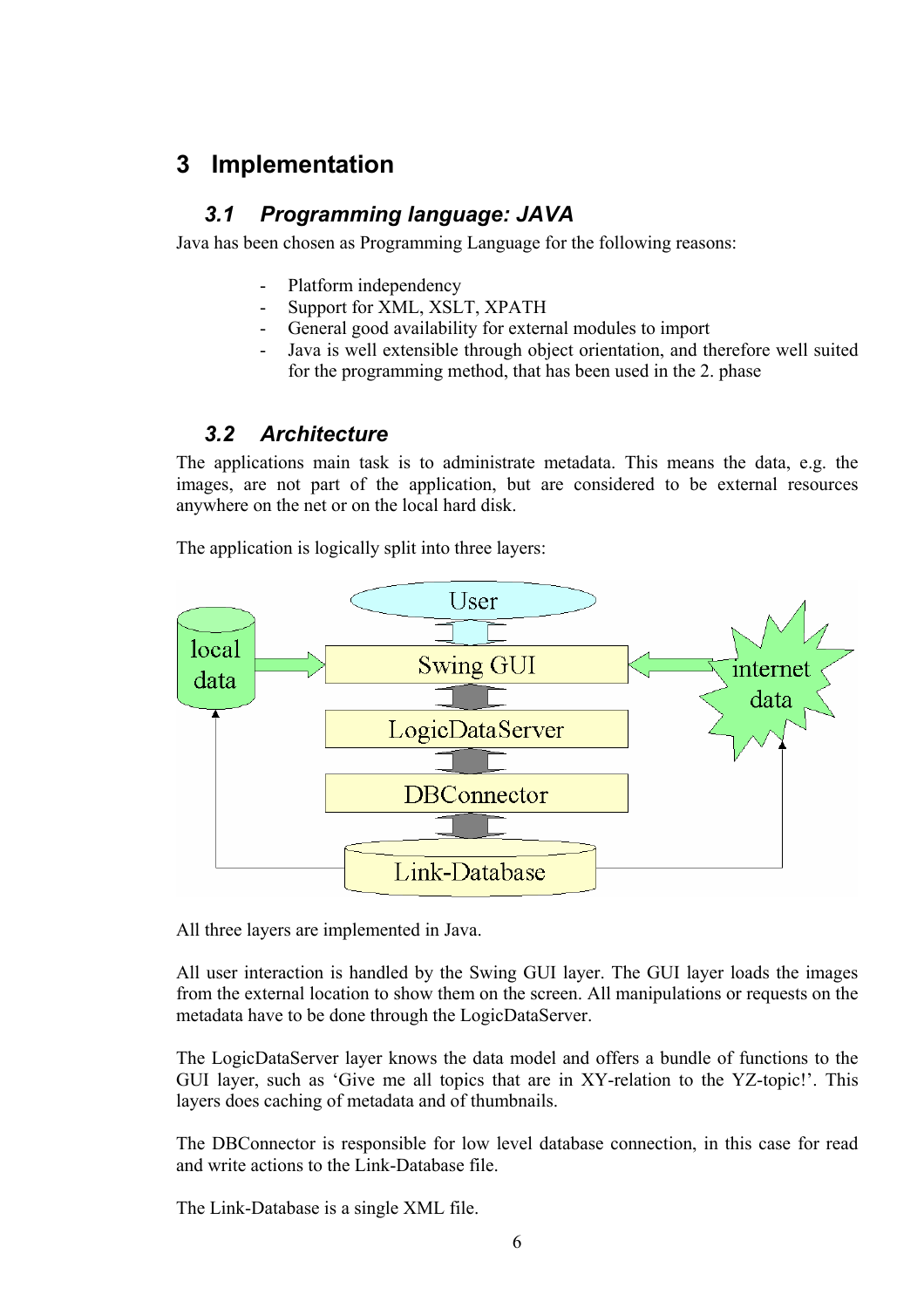<span id="page-6-0"></span>This architecture has the benefit that each layer can be replaced without needing to change the others. Especially the DBConnector and the XML file could be replaced by a (faster) relational database or the GUI could be redesigned reusing the LogicDataServer.

#### *3.3 Imported components and modules*

The following external components and modules have been used:

- Xalan-Java 2: xerces.jar, xalan.jar for XML, XSLT, XPATH
- HBWorks: ExtDirpane.jar

#### *3.4 System requirements*

Not yet specified.

*Notes on the latest Picture Archive ver.0.2:* 

*The performance, and so the system requirements, in this version depends heavily on the number of pictures in the archive.* 

*The program has been tested on a Pentium II with 128 MB RAM on Windows98 and Windows2000. This version requires 80 MB when installed on your hard disk.* 

#### *3.5 Installer*

The Installer has been created by the FreeWare Version 3.5.3 of InstallAnywhere NOW! by Zero G Software ([www.zerog.com](http://www.zerog.com/)). The installer creates a self extracting archive with the Java Virtual Machine included.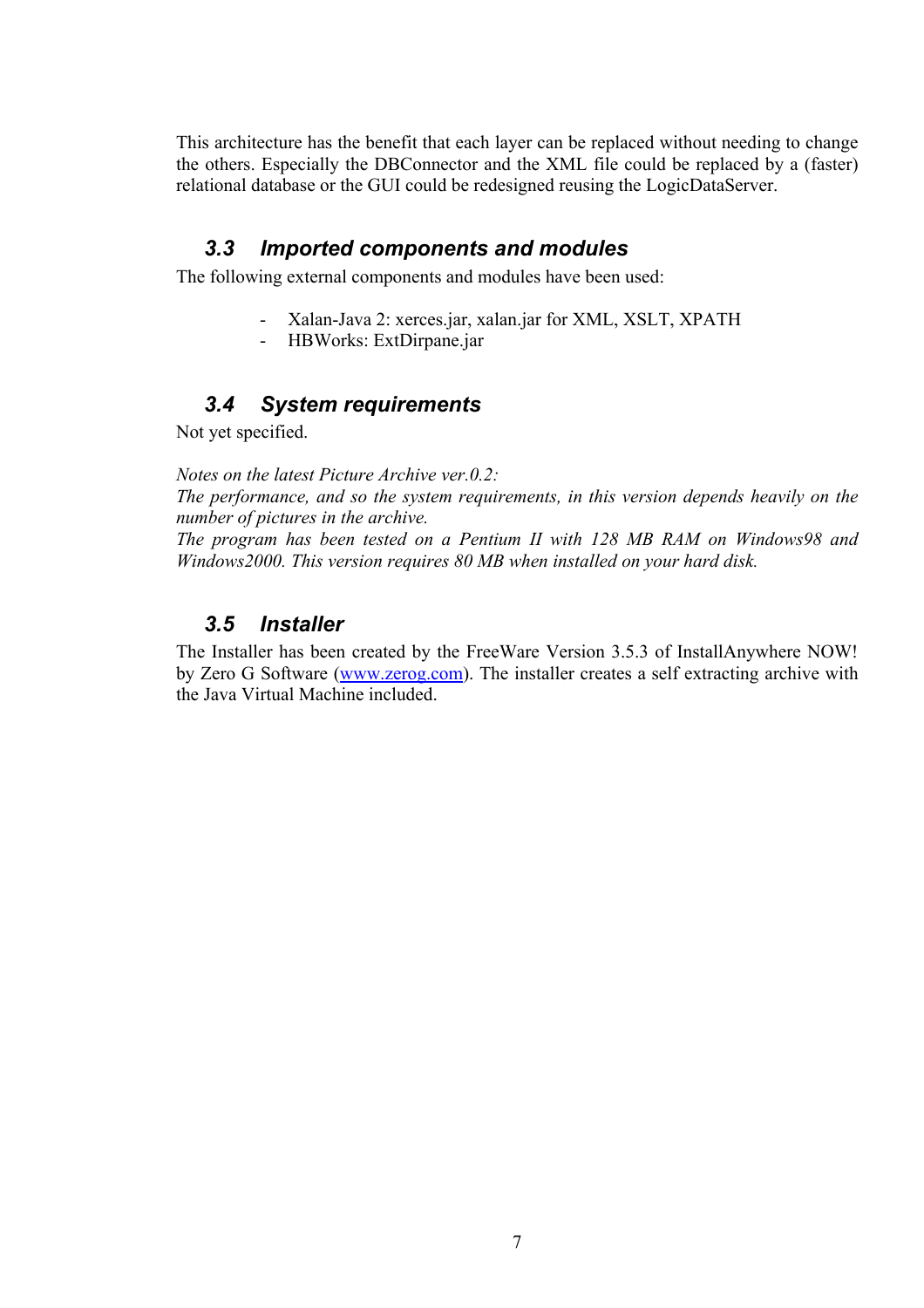#### *3.6 Files/Classes*

<span id="page-7-0"></span>The ver.0.2 built consists of 52 java class files with a total size of 407 KB. The main 'picarc' directory includes the following files and folders:

| files:          |                                                                      |  |  |  |
|-----------------|----------------------------------------------------------------------|--|--|--|
| picarc.exe      | the executable (generated by the Installer)                          |  |  |  |
| picarc.xml      | data file                                                            |  |  |  |
| empty.xml       | empty data file (needed for export)                                  |  |  |  |
| picarc.xslt     | XSL transformation file (needed for export to HTML)                  |  |  |  |
| picarc.doc      | user guide                                                           |  |  |  |
| picarc.jpg      | startup image                                                        |  |  |  |
| picarc.bat      | alternative startup method (using your local JVM, std out to window) |  |  |  |
| options.xml     | program options file                                                 |  |  |  |
| lax.jar         | installer helper file                                                |  |  |  |
| picarc.jar      | installer helper file                                                |  |  |  |
| folders:        |                                                                      |  |  |  |
| classes         | internal and external classes                                        |  |  |  |
| cache           | empty folder for the cached thumbnails                               |  |  |  |
| html            | files need to generate HTML output                                   |  |  |  |
|                 | demo images contains the demo images                                 |  |  |  |
| <sub>1</sub> re | installer helper files                                               |  |  |  |
| Uninstaller     | Uninstaller                                                          |  |  |  |

#### *Notes on the latest Picture Archive ver.0.2:*

*The size of the installer INSTALL.EXE is 49 MB. It does include the JVM, which is about 5 MB. By checking out all unnecessary classes the size of the installer could be reduced to less than 2 MB (without JVM) or less than 7 MB (with JVM).*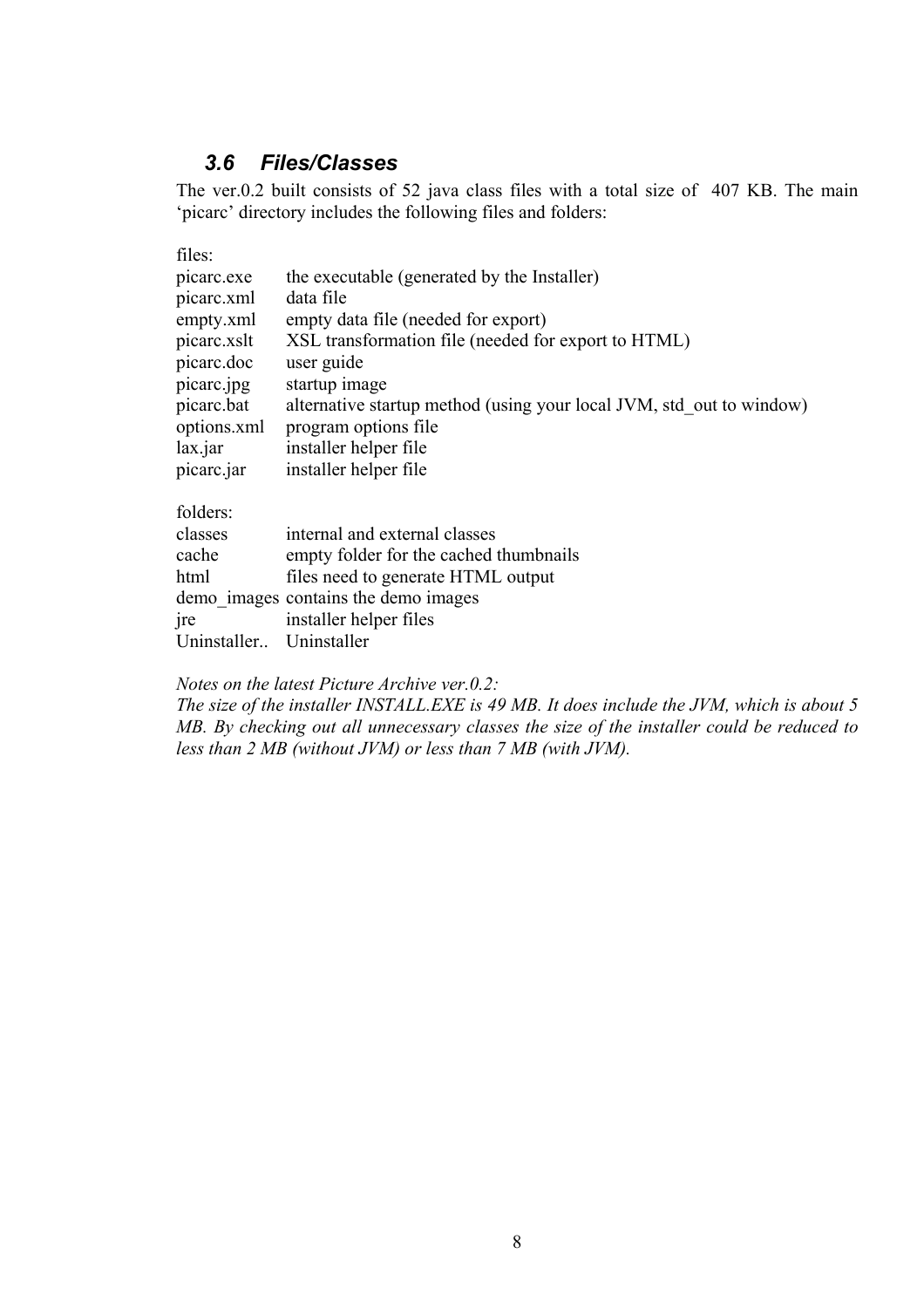#### <span id="page-8-0"></span>*3.7 Data model*

The data model chosen to manage metadata of images is based on the XLinkbase Technology ([www.xlinkbase.com\)](http://www.xlinkbase.com/) and on a former semester project ( XLinkbase Picture Archive).

The model has been simplified to better match the needs of Picture Archive.

There are only binary relations, meaning that each relation has exactly two roles, whose topics must be of the specified type or a subtype of it.

The following schema shows the data model:



Thin arrows connect associations, roles and topictypes. Thick arrows  $(x \rightarrow y)$  mean x is subtype of y. Topictypes with non-filled circles represent abstract topictypes, meaning that topics cannot be directly of such a type. The boxes show the attributes of a specific type. Subtopics do inherit the attributes of their supertypes.

All attributes are either typed according to XML Schema language ([www.w3c.org](http://www.w3c.org/), xsd:...) or according to (http://www.digitalimaging.org/) DIG35 Specification: Metadata for Digital Images. Version 1.0. See Appendix "Appenix A: dig35 [definitions](#page-12-1)" for detailed definitions of the used dig35 datatypes.

*Notes on limitations of the latest implementation (Picture Archive ver.0.2) : There is no type checking done by the application. The datatypes dig35:COORD\_LOC and type dig35:DateTime are treated the same as xsd:string. There is no support for attributes of relations.*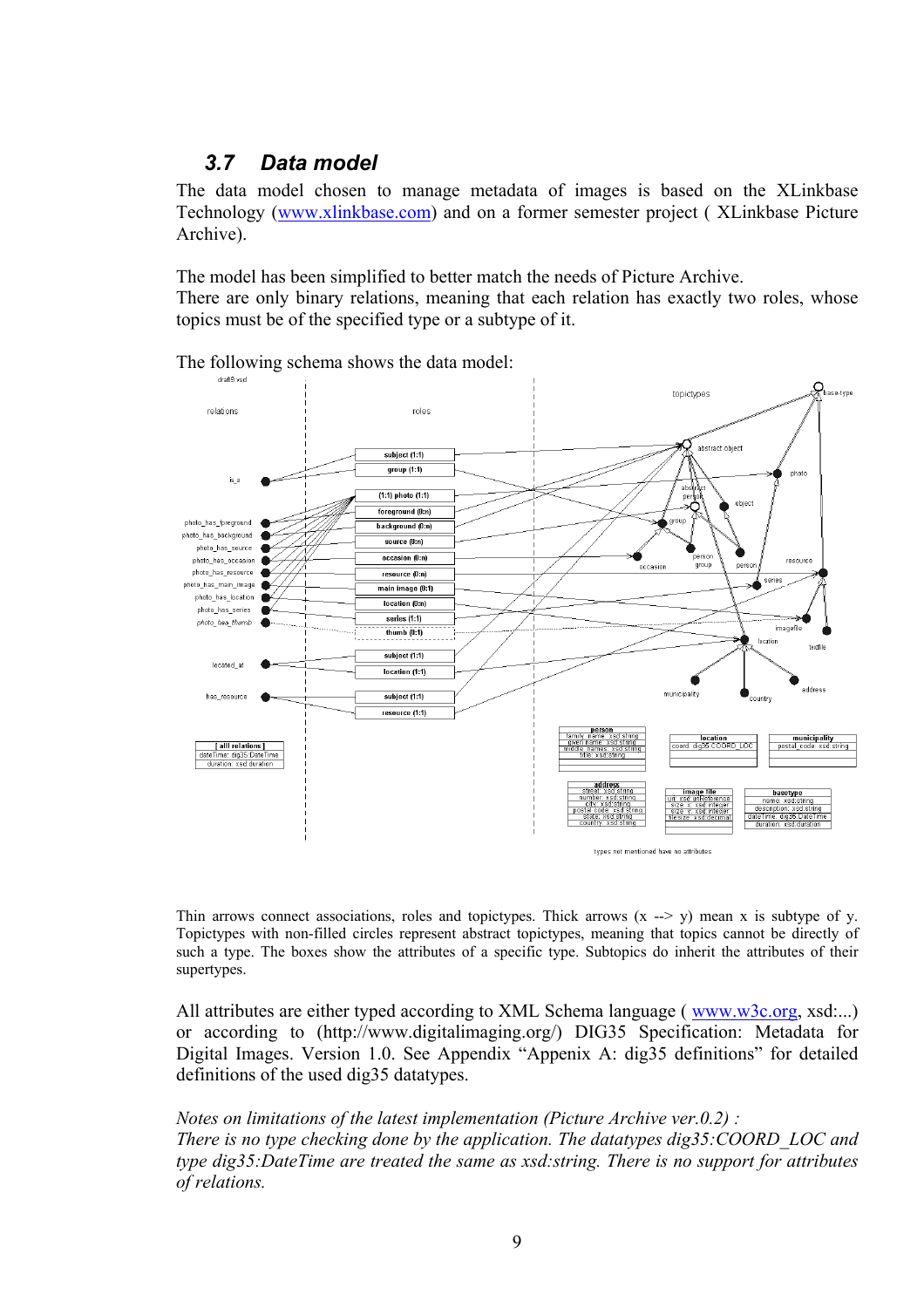<span id="page-9-0"></span>A very simple dtd for the data file is:

```
<!ELEMENT picarc (topics, relations)>
<!ELEMENT topics (topic*)>
<!ELEMENT topic (name?, attribute*)>
<!ELEMENT relations (relation*)>
<!ELEMENT relation (role*)>
<!ELEMENT role EMPTY>
<!ATTLIST topic
   type CDATA #REQUIRED 
   TID ID #REQUIRED 
>
<!ATTLIST relation 
   type CDATA #REQUIRED 
   RID ID #REQUIRED 
>
<!ATTLIST role
   type CDATA #REQUIRED 
   TID IDREF #REQUIRED 
>
<!ELEMENT name (#PCDATA)>
<!ELEMENT attribute (#PCDATA)>
<!ATTLIST attribute 
    name CDATA #REQUIRED 
\sim
```
For example the following is a valid data file:

```
<picarc>
    <topics>
         <topic TID="t_1" type="series">
            <name>Default Series</name>
        </topic>
         <topic TID="t_2" type="object">
             <name>Grossmünster</name>
             <attribute name="description">The biggest church in Zurich</attribute>
        </topic>
         <topic TID="t_3" type="group">
            <name>church</name>
        </topic>
    </topics>
    <relations>
        <relation RID="r_1" type="is_a">
             <role TID="t_3" type="group"/>
             <role TID="t_2" type="subject"/>
         </relation>
    </relations>
</picarc>
```
#### *3.8 Export*

'Picture Archive' offers the possibility to export all or a set (query) of photos to XML or HTML. 'Export to HTML' will create a set of HTML pages with thumbnails. The export to HTML function is implemented as follows.

The selected photos get exported to a temporary XML file, including the metadata according to the chosen 'Depth of Metadata' (see user guide for more information). This temporary XML file gets transformed via an XSLT 1.1 stylesheet to a set of html pages. The thumbnails are generated by the LogicDataServer layer.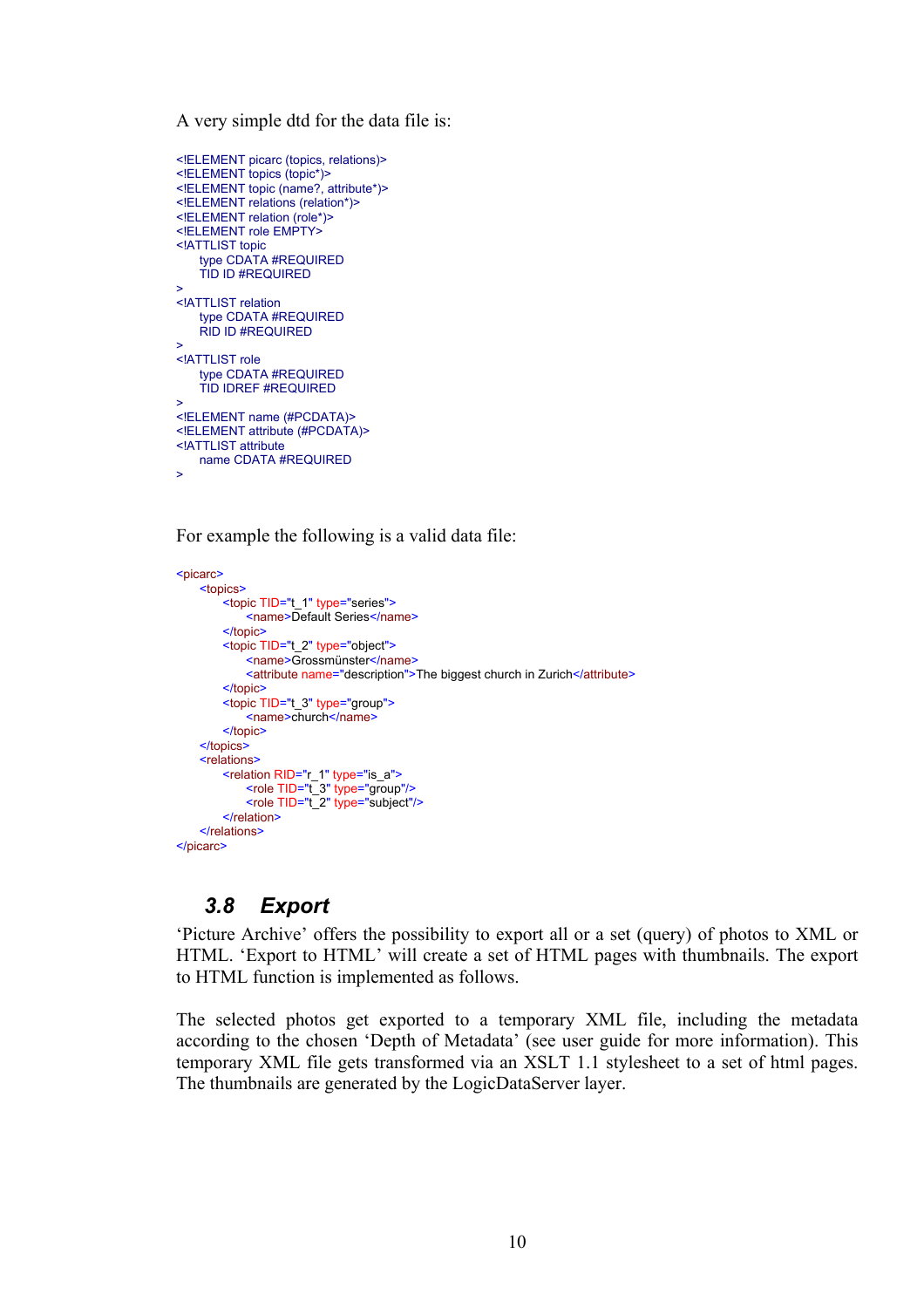# <span id="page-10-0"></span>**4 Outlook**

### *4.1 Picture Archive ver.1.0*

The following features, enhancements, bugs or processes have not been taken care of yet, but should be regarded towards the implementation of 'Picture Archive ver.1.0':

- Testing on platforms: Win95, Win98, Win2000, WinNT, WinXP, Linux, Solaris, MacOS
- Massive improvement of performance for a higher number  $(>1000)$  of photos is necessary, maybe by using a relational database
- Toolbar with history functions<br>- Enhance sumport for attributes
- Enhance support for attributes DateTime and Coordinates
- Add NOT operator to query composer
- Improve User Guide / Tutorial
- Help System: Software Help, Tooltip-help
- Allow to set properties of a photoset (query) by assigning a new series
- Improve error catching and propagation
- Support for external resources, html, textfiles
- Implement all planed options for export
- Customisable layout for html output
- Image properties auto detection
- i18n: other languages
- All common image formats
- Slideshow (Java and/or HTML)
- Usability test with novice users
- Minimal configuration tests
- Performance tests
- Reliability tests
- Browsing/selection of images/text files on hard drive
- Browsing/selection of images/text files from www
- Import for misc. other picture management tools
- Search function within Java Application
- File and directory managment functions
- Drag and Drop from OS or Browser to add images

The list of current issues can be found in ["Appenix C: Picture Archive ver.0.2 - Issues"](#page-13-1)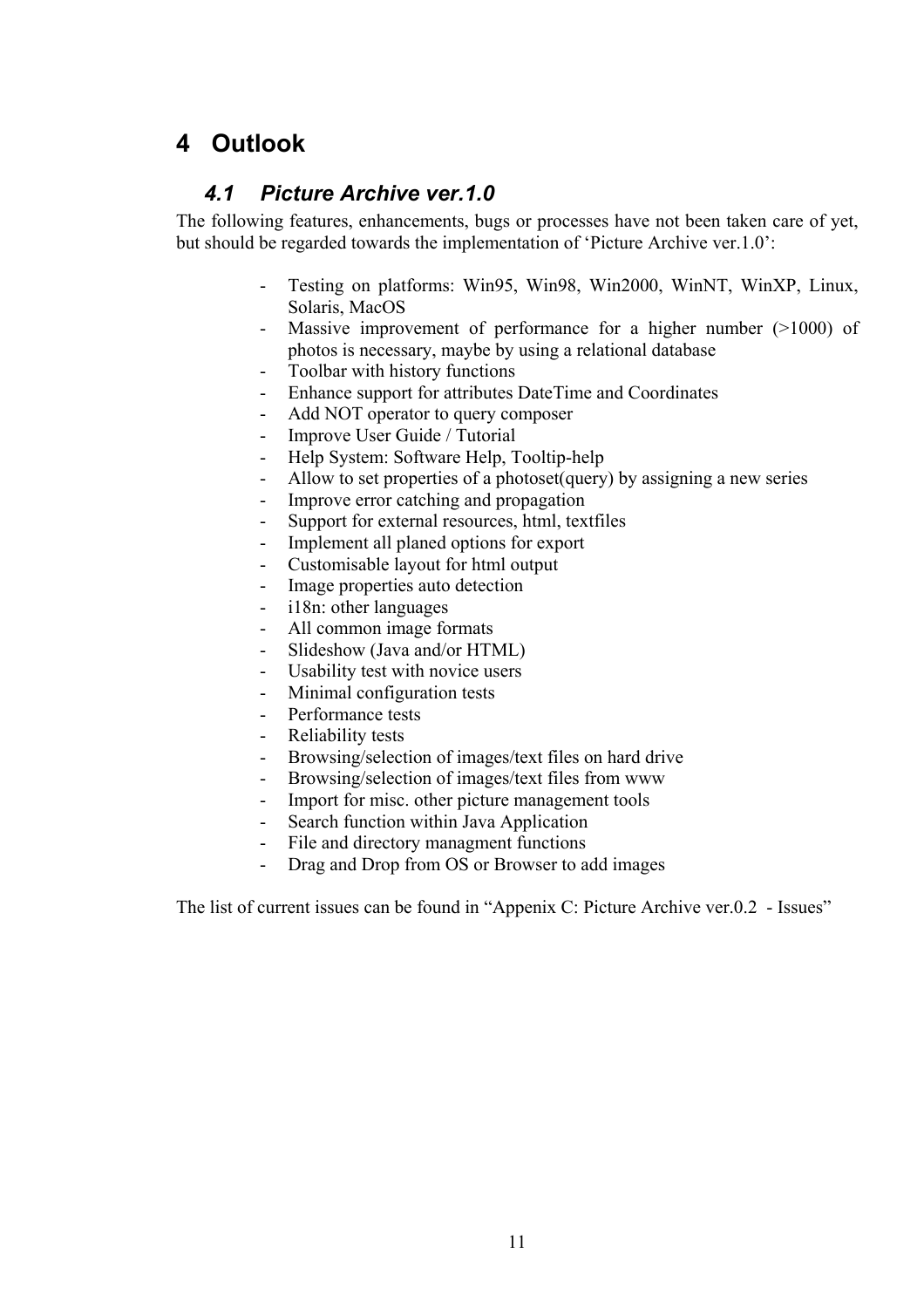### *4.2 Other directions of development*

<span id="page-11-0"></span>The following features would aim to a complete digital image management system, and therefore step away from the idea that the metadata and the data should be handled separately:

- image conversion
- image retrieving (Camera and Scanner Aquisition, ex. TWAIN)
- image enhancing (colors, filters, turning, etc..)

Another direction one might think of is aiming to a shareable, multiuser picture archive where users can check in and check out images, respectively their metadata, using a common extensible metadata model.

Yet another direction would be using image pattern recognition programs to try to automatically gain meta-information from the pictures.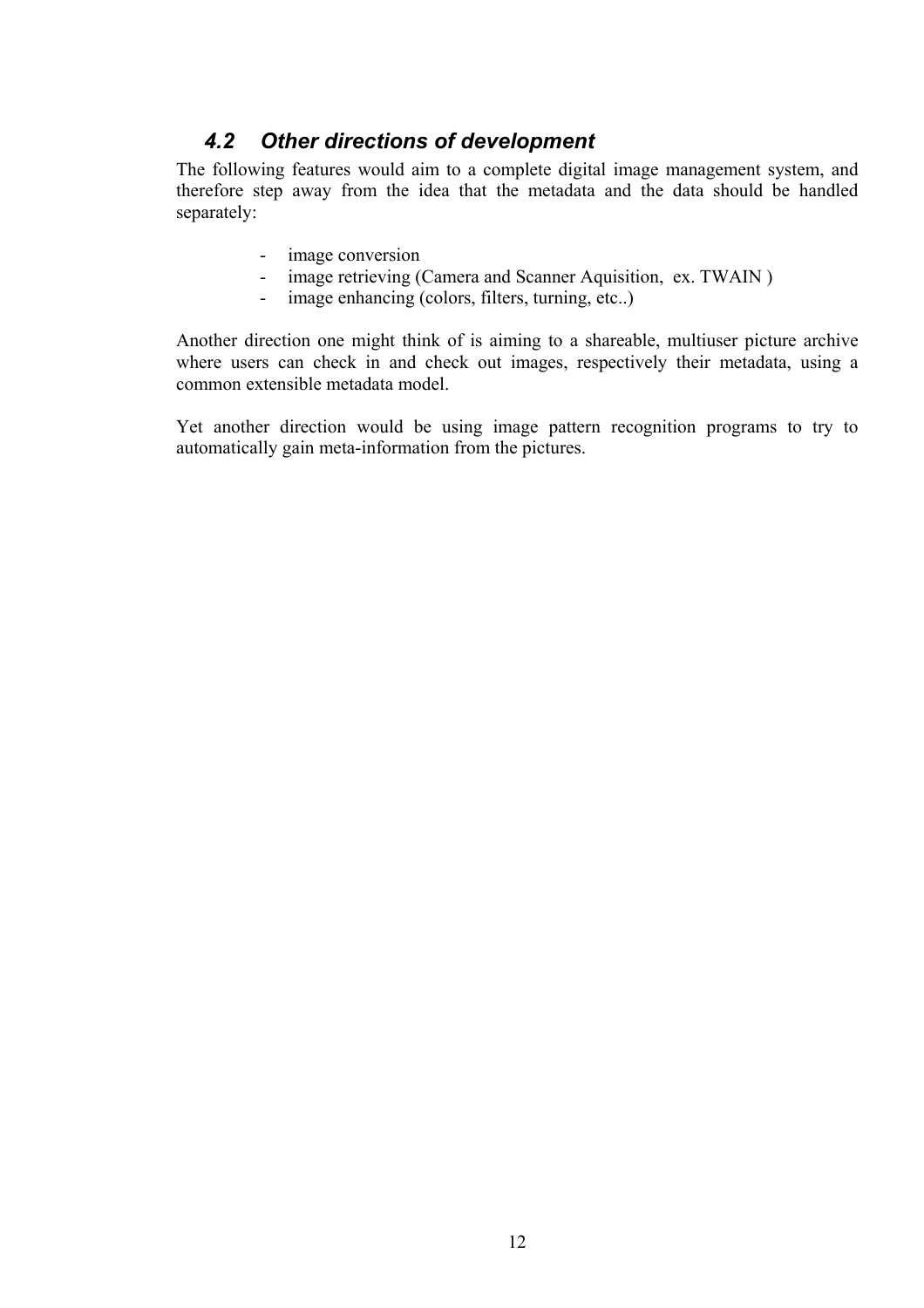### <span id="page-12-1"></span><span id="page-12-0"></span>**Appenix A: dig35 definitions**

```
<xsd:complexType name="tDateTime">
     <xsd:choice minOccurs="0" maxOccurs="1">
         <xsd:element name="EXACT" type="xsd:timeInstant"/>
<xsd:element name="DATE" type="xsd:date"/>
         <xsd:sequence>
              <xsd:element name="MONTH" type="tRecurringMonth"
                 minOccurs="0" maxOccurs="1"/>
              <xsd:element name="YEAR" type="xsd:year" minOccurs="0" maxOccurs="1"/>
              <xsd:element name="CENTURY" type="xsd:century"
minOccurs="0" maxOccurs="1"/>
         </xsd:sequence>
    </xsd:choice>
     <xsd:element name="WEEK_DAY" type="dig35:tLangString" minOccurs="0" maxOccurs="1"/>
     <xsd:element name="SEASON" type="dig35:tLangString" minOccurs="0" maxOccurs="1"/>
     <xsd:element ref="COMMENT" minOccurs="0" maxOccurs="1"/>
    <!--xsd:attribute ref="TIMESTAMP"/-->
     <!--xsd:attribute ref="xml:lang"/-->
</xsd:complexType>
<xsd:element name="COORD_LOC">
    <xsd:complexType>
         <xsd:element name="LONGITUDE" type="tDegree" minOccurs="0" maxOccurs="1"/><br><xsd:element name="LATITUDE" type="tHalfDegree" minOccurs="0" maxOccurs="1"/><br><xsd:element name="ALTITUDE" type="xsd:double" minOccurs="0" maxOccur
        <!--xsd:attribute ref="TIMESTAMP"/-->
     </xsd:complexType>
</xsd:element>
```
### **Appenix B: Glossary**

- GUI Graphical User Interface
- HTML Hyper Text Markup Language
- JVM Java Virtual Machine
- XLB XLinkBase
- XML eXtensible Markup Language
- XSLT Extensible Stylesheet Language Transformations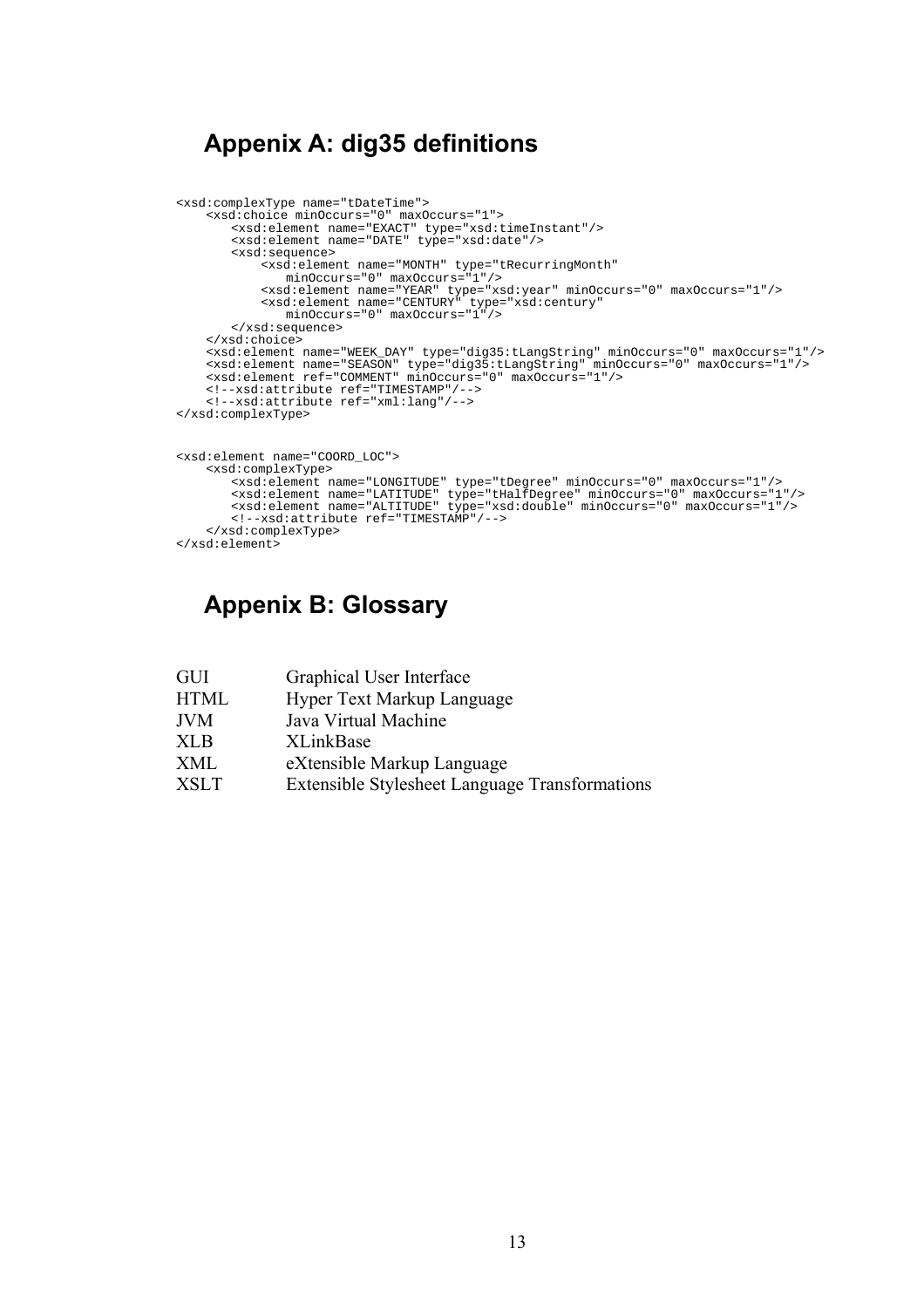# <span id="page-13-1"></span><span id="page-13-0"></span>**Appenix C: Picture Archive ver.0.2 - Issues**

(August 17, 2001)

| 1 | Enhancement Low           |                    | QueryTree, make it dragable within tree                                  |
|---|---------------------------|--------------------|--------------------------------------------------------------------------|
| 2 | Enhancement Low           |                    | Enable faster loading of dialogs like addnewphotos                       |
| 3 | Enhancement Low           |                    | add thumb preview in addPicturesFrame or/and in FileLoader               |
| 4 | Implemented               | Medium             | export2html: add topicTypes to index                                     |
| 5 | Implemented               | High               | improve picture loading thread                                           |
| 6 | Open bug                  | Medium             | active windows, $\omega$ new topic, $\omega$ new from new relation frame |
| 7 | Implemented               | High               | max. nof pictures per query                                              |
| 8 | Enhancement Low           |                    | export html: info about query, ex.how many photos                        |
| 9 | Trash                     | Low                |                                                                          |
|   | 10 Open bug               | High               | tab order, and default buttons                                           |
|   | 11 Feature                | Low                | toolbar: browse history functions, save                                  |
|   | <b>12</b> Implemented     | High               | unsaved changes? dialog before quitting                                  |
|   | 13 Implemented            | High               | date/time parameters                                                     |
|   | <b>14</b> Implemented     | High               | thumbnail caching                                                        |
|   | 15 Enhancement            | Low                | index: display all thumbs of types and allow queries                     |
|   | 16 Fixed                  | High               | must save before export, because of web/thumbs                           |
|   | 17 Open bug               | Low                | errors in picarc.xml lead to NPE                                         |
|   | <b>18</b> Implemented     | High               | xml/html output queries                                                  |
|   | 19 Enhancement            | Low                | html-output: improve, repeating thumbnails eg. persons                   |
|   | 20 Implemented            | <b>Not Entered</b> | scale index window                                                       |
|   | 21 Implemented            | Medium             | add option: show pictures in orig size or fit to frame                   |
|   | 22 Open bug               | Medium             | Compatibility for WIN2000                                                |
|   | 23 Enhancement Medium     |                    | enhance support for attributes DateTime and Coordinates                  |
|   | 24 Open bug               | Medium             | html-export: alphabet. sort of index contents                            |
|   | 25 Open bug               | Medium             | index: alphabet. sorting                                                 |
|   | 26 Feature                | Low                | support for external resources, html, textfiles                          |
|   | 27 Enhancement Low        |                    | use validate and stuff to improve adjustFrames and adjustFrames2         |
|   | <b>28</b> Enhancement Low |                    | allow to set props of a photoset(query) by assigning a new series        |
|   | 29 Open bug               | Low                | improve error catching and propagation                                   |
|   | 30 Open bug               | Low                | changes in edit field, should be saved immediately                       |